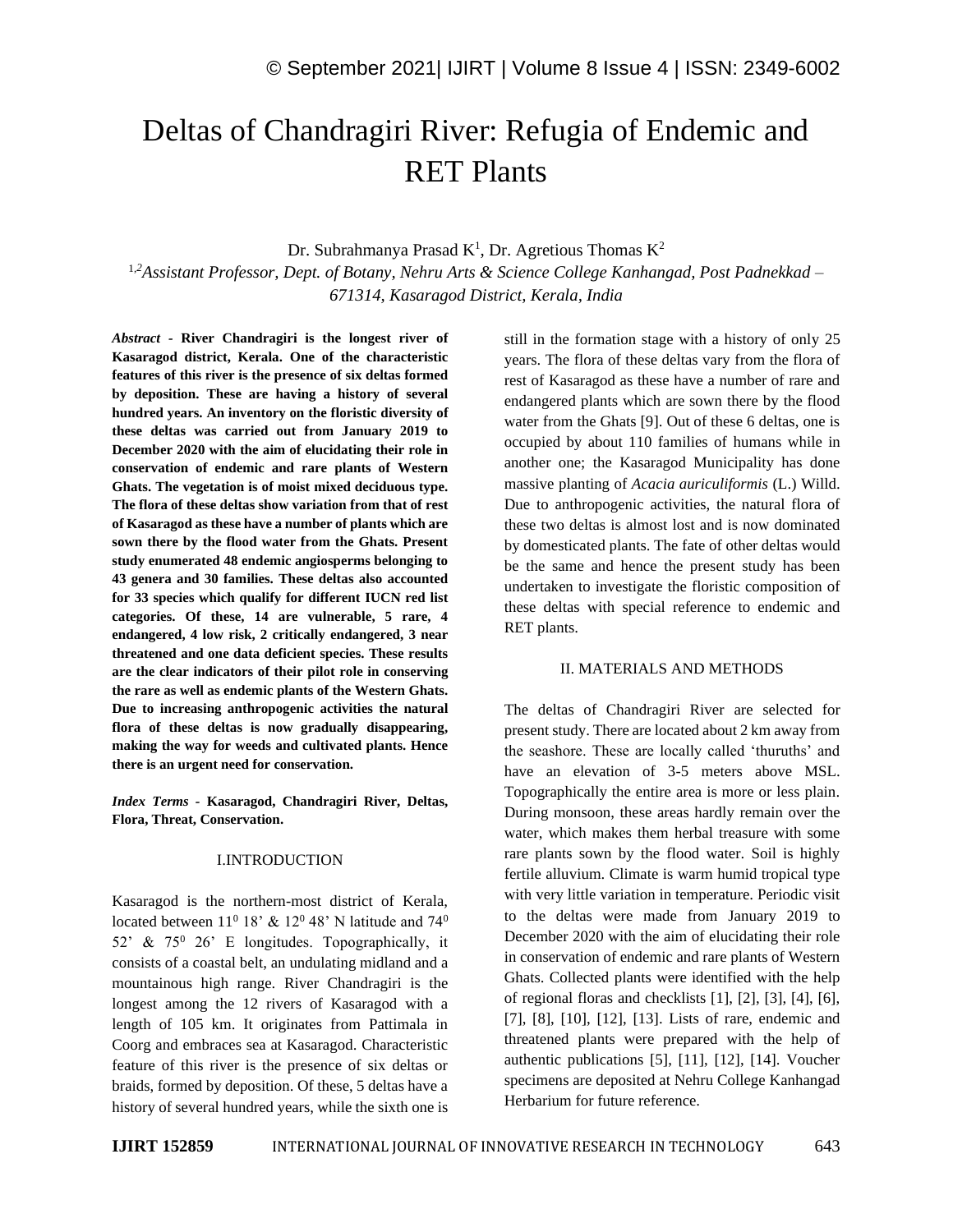# III. RESULTS AND DISCUSSION

The vegetation is of moist mixed deciduous type dominated by trees and climbers. Present study accounted for 66 species of plants coming under endemic and different RET categories. Correct botanical identity, family, habit, nature of endemism and statuses of these plants are given in Table No.1. Analysis of their habit revealed the presence of 27 trees, followed by 15 climbers, 14 herbs and 10 shrubs. They harbour 48 species of endemic angiosperms belonging to 43 genera and 30 families. Among endemic plants, 19 are endemic to the whole Western Ghats, while 14 to Southern Western Ghats, 8 to Peninsular India, 6 Indian endemics and *Asystasia dalzelliana* Sant. endemic to South India. Further, there are 33 RET species coming under 31 genera and 25 families which qualify for different IUCN red list categories. Of these 14 are vulnerable, 5 rare, 4 endangered, 4 low risk, 2 critically endangered, 3 near threatened and *Corypha umbraculifera* L., a data deficient species. 13 plants qualify for both endemic and RET categories.

Table No. 1 – Endemic and RET plants in the deltas of Chandragiri river

| Sl. No.         | <b>Botanical Name</b>                                | Family         | Habit   | Endemism        | <b>Status</b>              |
|-----------------|------------------------------------------------------|----------------|---------|-----------------|----------------------------|
| 1               | Acroceras munroanum (Balansa) Henr.                  | Poaceae        | Herb    | I               |                            |
| 2               | Aegle marmelos (L.) Correa                           | Rutaceae       | Tree    |                 | NT                         |
| 3               | Aglaia elaeagnoidea (A. Juss.) Benth.                | Meliaceae      | Shrub   | I               | LR                         |
| $\overline{4}$  | Aglaia malabarica Sasidh.                            | Meliaceae      | Tree    | WG              | CR                         |
| 5               | Alstonia scholaris (L.) R. Br.                       | Apocynaceae    | Tree    |                 | LR                         |
| 6               | Amorphophallus commutatus (Schott) Engl.             | Araceae        | Herb    | WG              | VU                         |
| $\overline{7}$  | Ampelocissus indica (L.) Planch.                     | Vitaceae       | Climber | PI              | $\mathop{\rm EN}\nolimits$ |
| 8               | Aporosa cardiosperma (Gaertn.) Merr.                 | Euphorbiaceae  | Tree    |                 | VU                         |
| 9               | Artocarpus hirsutus Lam.                             | Moraceae       | Tree    | <b>SWG</b>      | VU                         |
| 10              | Arundinella metzii Hochst ex. Miq.                   | Poaceae        | Herb    | $\overline{WG}$ |                            |
| 11              | Asystasia dalzelliana Sant.                          | Acanthaceae    | Herb    | $\overline{SI}$ |                            |
| 12              | Briedelia stipularis (L.) Blume                      | Euphorbiaceae  | Climber | PI              |                            |
| $\overline{13}$ | Bulbophyllum sterile (Lam.) Suresh                   | Orchidaceae    | Herb    | PI              |                            |
| 14              | Calophyllum inophyllum L.                            | Clusiaceae     | Tree    |                 | LR                         |
| 15              | Cinnamomum malabatrum (Burm. f.) Blume.              | Lauraceae      | Tree    | <b>SWG</b>      |                            |
| $\overline{16}$ | Corypha umbraculifera L.                             | Arecaceae      | Tree    |                 | <b>DD</b>                  |
| 17              | Curcuma oligantha Trimen var. lutea (R. Ansari) Bhat | Zingiberaceae  | Herb    | SWG             |                            |
| 18              | Dalbergia horrida (Dennst.) Mabb.                    | Papilionaceae  | Climber | <b>SWG</b>      |                            |
| $\overline{19}$ | Dalbergia latifolia Roxb.                            | Papilionaceae  | Tree    |                 | VU                         |
| 20              | Dioscorea alata L.                                   | Dioscoreaceae  | Climber | $\mathbf I$     |                            |
| 21              | Embelia tsjeriam-cottam (Roem. & Schult.) DC.        | Myrsinaceae    | Shrub   |                 | VU                         |
| $\overline{22}$ | Eranthemum capense L.                                | Acanthaceae    | Herb    | PI              |                            |
| 23              | Flacourtia montana Graham                            | Flacourtiaceae | Tree    | $\mathbf{I}$    |                            |
| 24              | Garcinia indica (Dupetit-Thouars) Choisy             | Clusiaceae     | Tree    | $\overline{WG}$ | VU                         |
| 25              | Gloriosa superba L.                                  | Liliaceae      | Climber |                 | VU                         |
| 26              | Grewia umbellifera Bedd.                             | Tiliaceae      | Climber | $\overline{WG}$ |                            |
| 27              | Helicanthes elastica (Desr.) Danser                  | Loranthaceae   | Shrub   | $\overline{WG}$ |                            |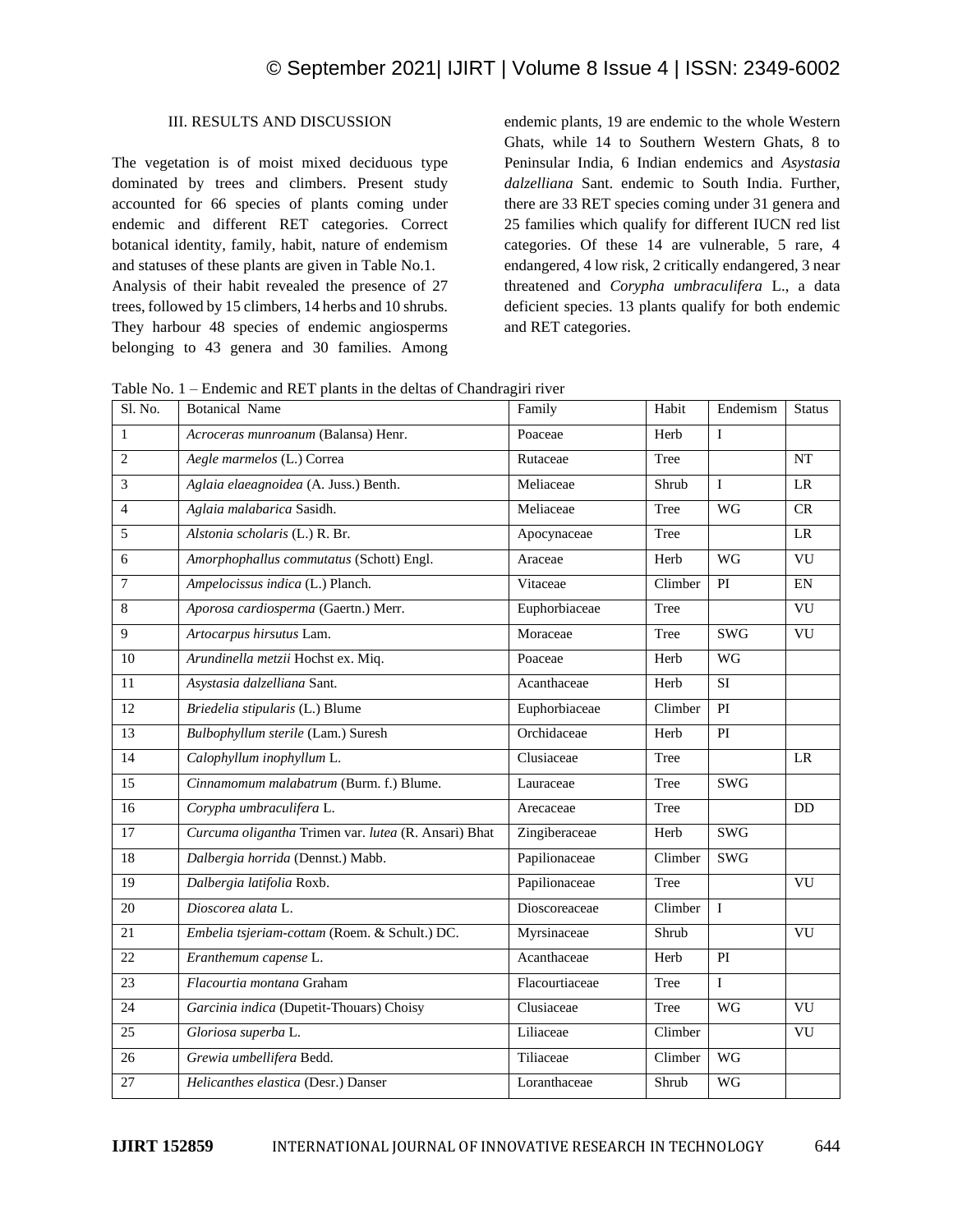# © September 2021| IJIRT | Volume 8 Issue 4 | ISSN: 2349-6002

| 28 | Holigarna arnottiana Hook. F.                    | Anacardiaceae    | Tree    | SWG             |              |
|----|--------------------------------------------------|------------------|---------|-----------------|--------------|
| 29 | Holigarna ferruginea Marchand                    | Anacardiaceae    | Tree    | <b>WG</b>       |              |
| 30 | Hopea ponga (Dennst.) Mabb.                      | Dipterocarpaceae | Tree    | <b>SWG</b>      | EN           |
| 31 | Hybanthus enneaspermus (L.) F. Muell             | Violaceae        | Herb    |                 | VU           |
| 32 | Hydnocarpus pentandra (Buch.-Ham.) Oken.         | Flacourtiaceae   | Tree    | WG              | VU           |
| 33 | Impatiens minor (DC.) Bennet.                    | Balsaminaceae    | Herb    | PI              |              |
| 34 | Ipomoea aculeata Blume                           | Convolvulaceae   | Climber |                 | $\mathbf{R}$ |
| 35 | Ixora brachiata Roxb.                            | Rubiaceae        | Tree    | <b>WG</b>       |              |
| 36 | Ixora polyantha Wight                            | Rubiaceae        | Shrub   | <b>WG</b>       |              |
| 37 | Jasminum malabaricum Wight                       | Oleaceae         | Climber | WG              |              |
| 38 | Justicia trinervia Vahl.                         | Acanthaceae      | Herb    | SWG             |              |
| 39 | Kammetia caryophyllata (Roxb.) Nicolson & Suresh | Apocynaceae      | Climber | <b>SWG</b>      |              |
| 40 | Lagerstroemia microcarpa Wight                   | Lythraceae       | Tree    | WG              |              |
| 41 | Lophopetalum wightianum Arn.                     | Celastraceae     | Tree    |                 | <b>LR</b>    |
| 42 | Mammea suriga (Buch.-Ham. Ex. Roxb.) Kostermans. | Clusiaceae       | Tree    |                 | $\mathbf{R}$ |
| 43 | Memecylon randerianum SM & MR Almeida            | Melastomataceae  | Shrub   | SWG             |              |
| 44 | Moullava spicata (Dalz.) Nicolson                | Caesalpiniaceae  | Climber | WG              | $\mathbf R$  |
| 45 | Mussaenda belilla Buch.-Ham.                     | Rubiaceae        | Climber | PI              |              |
| 46 | Naregamia alata Wight & Arn.                     | Meliaceae        | Herb    | PI              |              |
| 47 | Ochlandra scriptoria (Dennst.) C. E. C. Fisch.   | Poaceae          | Shrub   | WG              |              |
| 48 | Ochreinauclea missionis (Wight & Arn.) Ridsd.    | Rubiaceae        | Tree    | <b>SWG</b>      | VU           |
| 49 | Pandanus canaranus Warb.                         | Pandanaceae      | Shrub   | PI              |              |
| 50 | Pandanus kaida Kurz.                             | Pandanaceae      | Shrub   | I               |              |
| 51 | Pterygota alata (Roxb.) R. Br.                   | Sterculiaceae    | Tree    | WG              | $\mathbf{R}$ |
| 52 | Rauvolfia serpentina (L.) Benth. Ex. Kurz.       | Apocynaceae      | Herb    |                 | EN           |
| 53 | Salacia fruticosa Heyne ex. Lawson               | Hippocrateaceae  | Climber | WG              |              |
| 54 | Santalum album L.                                | Santalaceae      | Tree    |                 | VU           |
| 55 | Smilax zeylanica L.                              | Liliaceae        | Climber |                 | VU           |
| 56 | Stachyphrynium spicatum (Roxb.) Schum.           | Marantaceae      | Herb    | SWG             |              |
| 57 | Strobilanthes ciliatus Nees.                     | Acanthaceae      | Shrub   | SWG             | VU           |
| 58 | Strobilanthes integrifolius (Dalz.) O. Ktze.     | Acanthaceae      | Shrub   | WG              |              |
| 59 | Syzygium caryophyllatum (L.) Alston              | Myrtaceae        | Tree    |                 | EN           |
| 60 | Syzygium travancoricum Gamble                    | Myrtaceae        | Tree    | SWG             | CR           |
| 61 | Tabernaemontana alternifolia L.                  | Apocynaceae      | Tree    | SWG             | NT           |
| 62 | Tinospora sinensis (Lour.) Merr.                 | Menispermaceae   | Climber |                 | $\rm{NT}$    |
| 63 | Torenia bicolor Dalz.                            | Scrophulariaceae | Herb    | $\overline{WG}$ |              |
| 64 | Trewia nudiflora L.                              | Euphorbiaceae    | Tree    | $\rm I$         |              |
| 65 | Vateria indica L.                                | Dipterocarpaceae | Tree    | WG              | VU           |
| 66 | Zanonia indica L.                                | Cucurbitaceae    | Climber |                 | $\mathbf R$  |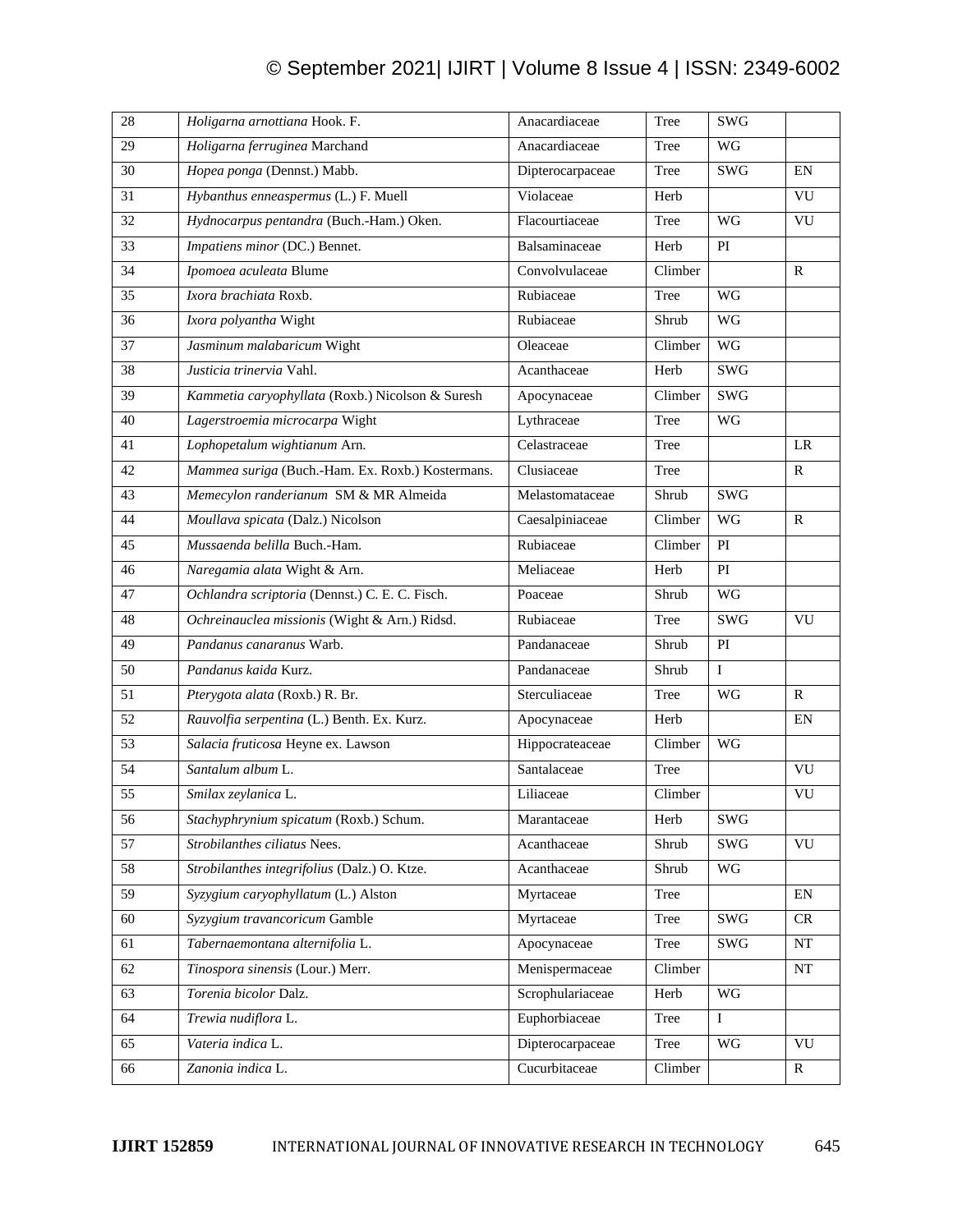Where, CR – Critically Endangered, DD – Data Deficient, EN – Endangered, I – India, LR – Low Risk, NT – Near Threatened, PI - Peninsular India, R - Rare, SI - South India, SWG - Southern Western Ghats, VU - Vulnerable, WG - Western Ghats.

# **Important RET Plants of Chandragiri River Deltas**



Aglaia malabarica



Amorphophallus commutatus



Ampelocissus indica



Aporosa cardiosperma



**Artocarpus hirsutus** 



Dalbergia latifolia



Embelia tsjeriam-cottam



Hopea ponga



Garcinia indica



**Hybanthus** enneaspermus



Gloriosa superba



Hydnocarpus pentandra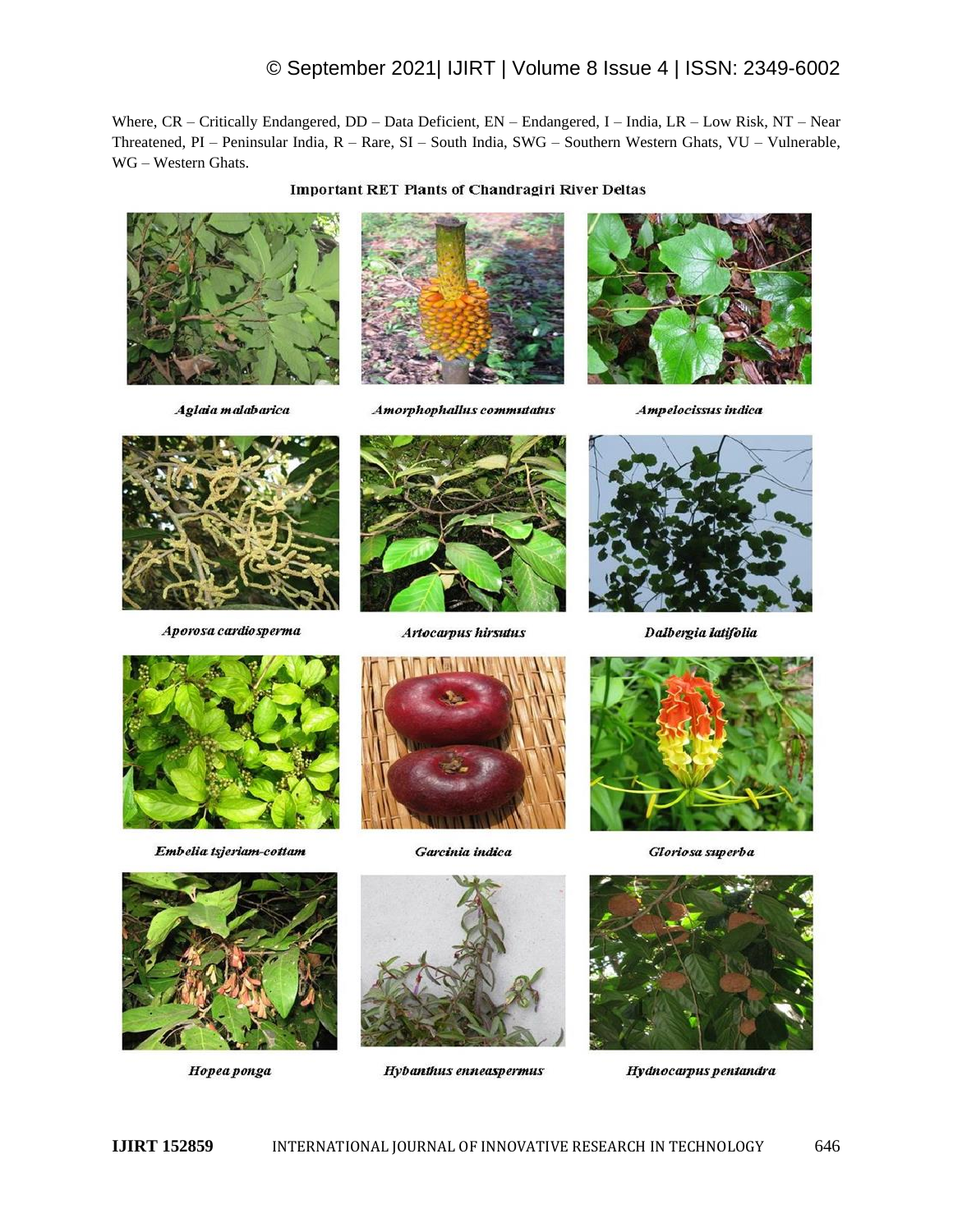# © September 2021| IJIRT | Volume 8 Issue 4 | ISSN: 2349-6002

## **Important RET Plants of Chandragiri River Deltas**



Ipomoea aculeata



Mammea suriga



Ochreinauclea missionis



Rauvolfia sepentina



Santalum album



Smilax zeylanica



**Strobilanthes ciliatus** 



Syzygium caryophyllatum



Syzygium travancoricum



Tabernaemontana alternifolia



Vateria indica



Zanonia indica

*Aglaia malabarica* Sasidh., *Cinnamomum malabatrum* (Burm. f.) Blume., *Grewia umbellifera* Bedd., *Ipomoea aculeata* Blume, *Ixora polyantha* Wight, *Lagerstroemia microcarpa* Wight, *Mammea suriga* (Buch.-Ham. ex. Roxb.) Kostermans.,

*Ochlandra scriptoria* (Dennst.) C. E. C. Fisch., *Pterygota alata* (Roxb.) R. Br., *Strobilanthes integrifolius* (Dalz.) O. Ktze. and *Vateria indica* L. are some of the species which are usually found in deep forests of Western Ghats and reached these deltas